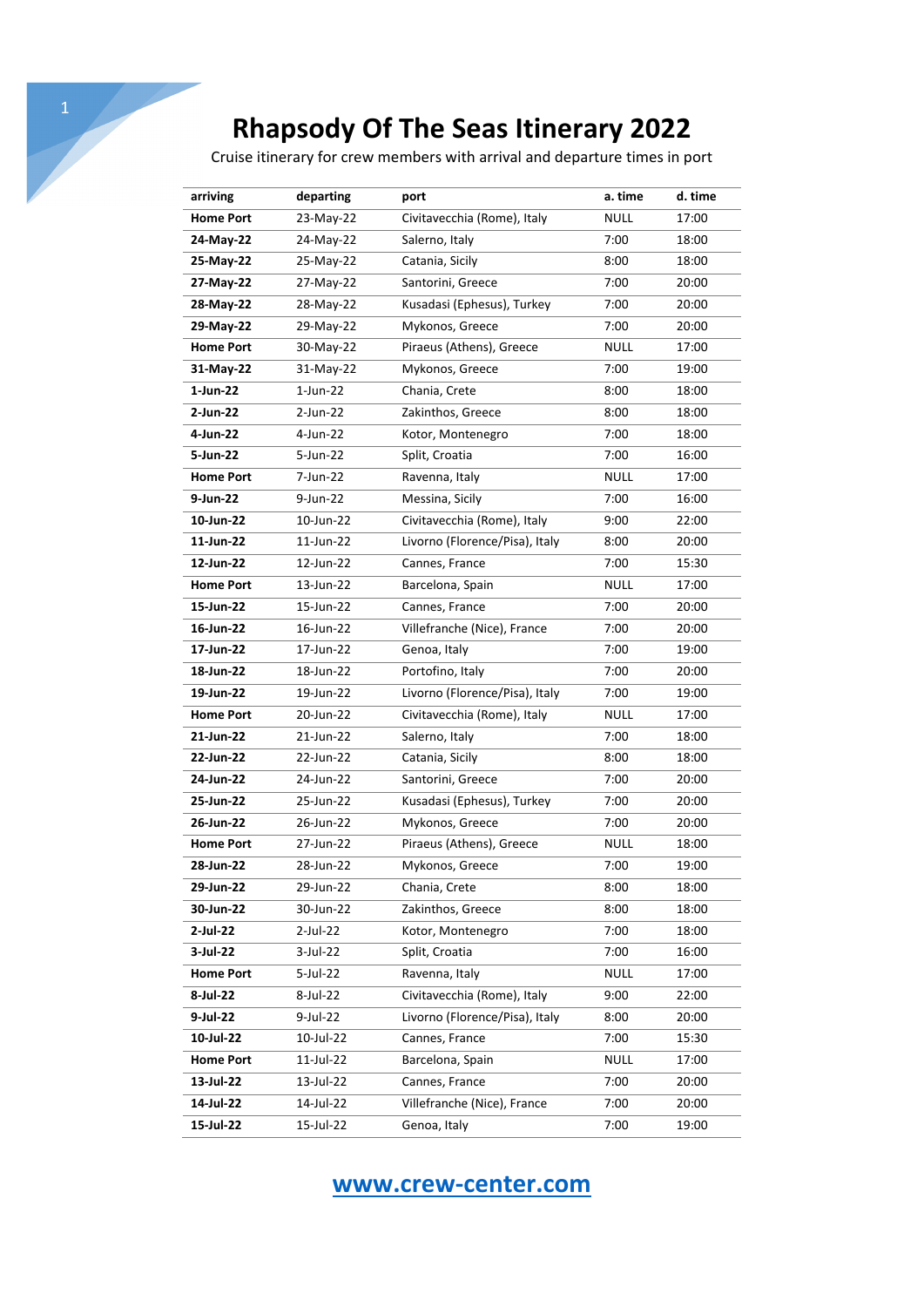Cruise itinerary for crew members with arrival and departure times in port

| 16-Jul-22        | 16-Jul-22  | Portofino, Italy               | 7:00        | 20:00 |
|------------------|------------|--------------------------------|-------------|-------|
| 17-Jul-22        | 17-Jul-22  | Livorno (Florence/Pisa), Italy | 7:00        | 19:00 |
| <b>Home Port</b> | 18-Jul-22  | Civitavecchia (Rome), Italy    | <b>NULL</b> | 17:00 |
| 19-Jul-22        | 19-Jul-22  | Salerno, Italy                 | 7:00        | 18:00 |
| 20-Jul-22        | 20-Jul-22  | Catania, Sicily                | 8:00        | 18:00 |
| 22-Jul-22        | 22-Jul-22  | Santorini, Greece              | 7:00        | 20:00 |
| 23-Jul-22        | 23-Jul-22  | Kusadasi (Ephesus), Turkey     | 7:00        | 20:00 |
| 24-Jul-22        | 24-Jul-22  | Mykonos, Greece                | 7:00        | 20:00 |
| <b>Home Port</b> | 25-Jul-22  | Piraeus (Athens), Greece       | <b>NULL</b> | 17:00 |
| 26-Jul-22        | 26-Jul-22  | Mykonos, Greece                | 7:00        | 19:00 |
| 27-Jul-22        | 27-Jul-22  | Chania, Crete                  | 8:00        | 18:00 |
| 28-Jul-22        | 28-Jul-22  | Zakinthos, Greece              | 8:00        | 18:00 |
| 30-Jul-22        | 30-Jul-22  | Kotor, Montenegro              | 7:00        | 18:00 |
| 31-Jul-22        | 31-Jul-22  | Split, Croatia                 | 7:00        | 16:00 |
| <b>Home Port</b> | 1-Aug-22   | Ravenna, Italy                 | <b>NULL</b> | 17:00 |
| 2-Aug-22         | 2-Aug-22   | Split, Croatia                 | 7:00        | 16:00 |
| <b>Home Port</b> | 5-Aug-22   | Haifa, Israel                  | <b>NULL</b> | 18:00 |
| 6-Aug-22         | 6-Aug-22   | Limassol, Cyprus               | 8:00        | 17:00 |
| 7-Aug-22         | 7-Aug-22   | Rhodes, Greece                 | 9:00        | 18:00 |
| 8-Aug-22         | 8-Aug-22   | Piraeus (Athens), Greece       | 9:00        | 19:00 |
| 9-Aug-22         | 9-Aug-22   | Santorini, Greece              | 7:00        | 20:00 |
| 10-Aug-22        | 10-Aug-22  | Mykonos, Greece                | 7:00        | 20:00 |
| <b>Home Port</b> | 12-Aug-22  | Haifa, Israel                  | <b>NULL</b> | 18:00 |
| 13-Aug-22        | 13-Aug-22  | Limassol, Cyprus               | 8:00        | 17:00 |
| 14-Aug-22        | 14-Aug-22  | Rhodes, Greece                 | 9:00        | 18:00 |
| 15-Aug-22        | 15-Aug-22  | Piraeus (Athens), Greece       | 9:00        | 19:00 |
| 16-Aug-22        | 16-Aug-22  | Santorini, Greece              | 7:00        | 20:00 |
| <b>Home Port</b> | 18-Aug-22  | Haifa, Israel                  | <b>NULL</b> | 18:00 |
| 19-Aug-22        | 19-Aug-22  | Limassol, Cyprus               | 8:00        | 17:00 |
| 20-Aug-22        | 20-Aug-22  | Rhodes, Greece                 | 9:00        | 18:00 |
| 21-Aug-22        | 21-Aug-22  | Piraeus (Athens), Greece       | 9:00        | 19:00 |
| 22-Aug-22        | 22-Aug-22  | Santorini, Greece              | 7:00        | 20:00 |
| 23-Aug-22        | 23-Aug-22  | Mykonos, Greece                | 7:00        | 20:00 |
| <b>Home Port</b> | 25-Aug-22  | Haifa, Israel                  | <b>NULL</b> | 18:00 |
| 26-Aug-22        | 26-Aug-22  | Limassol, Cyprus               | 8:00        | 17:00 |
| 27-Aug-22        | 27-Aug-22  | Rhodes, Greece                 | 9:00        | 18:00 |
| 28-Aug-22        | 28-Aug-22  | Piraeus (Athens), Greece       | 9:00        | 19:00 |
| 29-Aug-22        | 29-Aug-22  | Santorini, Greece              | 7:00        | 20:00 |
| 30-Aug-22        | 30-Aug-22  | Mykonos, Greece                | 7:00        | 20:00 |
| <b>Home Port</b> | $1-Sep-22$ | Haifa, Israel                  | <b>NULL</b> | 18:00 |
| 2-Sep-22         | 2-Sep-22   | Limassol, Cyprus               | 8:00        | 17:00 |
| 3-Sep-22         | 3-Sep-22   | Rhodes, Greece                 | 9:00        | 18:00 |
| 4-Sep-22         | 4-Sep-22   | Piraeus (Athens), Greece       | 9:00        | 19:00 |
| 5-Sep-22         | 5-Sep-22   | Santorini, Greece              | 7:00        | 20:00 |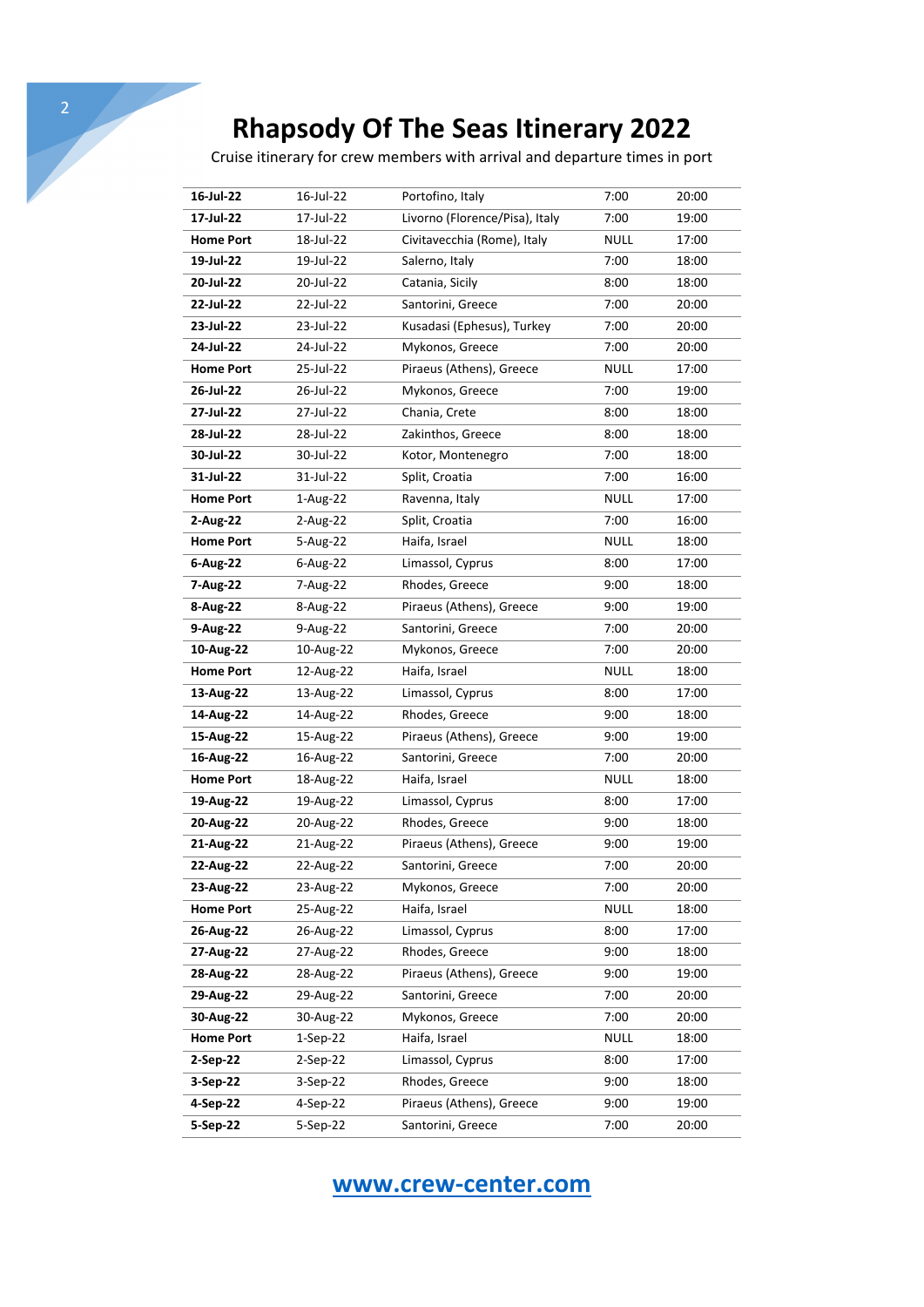Cruise itinerary for crew members with arrival and departure times in port

| 6-Sep-22         | 6-Sep-22   | Mykonos, Greece          | 7:00        | 20:00 |
|------------------|------------|--------------------------|-------------|-------|
| 8-Sep-22         | 8-Sep-22   | Ashdod, Israel           | 8:00        | 17:00 |
| <b>Home Port</b> | $9-Sep-22$ | Haifa, Israel            | <b>NULL</b> | 18:00 |
| 10-Sep-22        | 10-Sep-22  | Limassol, Cyprus         | 8:00        | 17:00 |
| 11-Sep-22        | 11-Sep-22  | Rhodes, Greece           | 9:00        | 18:00 |
| 12-Sep-22        | 12-Sep-22  | Piraeus (Athens), Greece | 9:00        | 19:00 |
| 13-Sep-22        | 13-Sep-22  | Santorini, Greece        | 7:00        | 20:00 |
| 14-Sep-22        | 14-Sep-22  | Mykonos, Greece          | 7:00        | 20:00 |
| <b>Home Port</b> | 16-Sep-22  | Haifa, Israel            | <b>NULL</b> | 18:00 |
| 17-Sep-22        | 17-Sep-22  | Limassol, Cyprus         | 8:00        | 18:00 |
| <b>Home Port</b> | 19-Sep-22  | Haifa, Israel            | <b>NULL</b> | 18:00 |
| 20-Sep-22        | 20-Sep-22  | Limassol, Cyprus         | 8:00        | 18:00 |
| 21-Sep-22        | 21-Sep-22  | Rhodes, Greece           | 8:00        | 18:00 |
| <b>Home Port</b> | 23-Sep-22  | Haifa, Israel            | <b>NULL</b> | 18:00 |
| 24-Sep-22        | 24-Sep-22  | Limassol, Cyprus         | 8:00        | 18:00 |
| 25-Sep-22        | 25-Sep-22  | Rhodes, Greece           | 8:00        | 18:00 |
| 26-Sep-22        | 26-Sep-22  | Santorini, Greece        | 7:00        | 19:00 |
| <b>Home Port</b> | 28-Sep-22  | Haifa, Israel            | <b>NULL</b> | 18:00 |
| 29-Sep-22        | 29-Sep-22  | Limassol, Cyprus         | 8:00        | 18:00 |
| 30-Sep-22        | 30-Sep-22  | Rhodes, Greece           | 8:00        | 18:00 |
| 1-Oct-22         | 1-Oct-22   | Santorini, Greece        | 7:00        | 19:00 |
| <b>Home Port</b> | 3-Oct-22   | Haifa, Israel            | <b>NULL</b> | 18:00 |
| 4-Oct-22         | 4-Oct-22   | Limassol, Cyprus         | 8:00        | 18:00 |
| 5-Oct-22         | 5-Oct-22   | Rhodes, Greece           | 8:00        | 18:00 |
| <b>Home Port</b> | 7-Oct-22   | Haifa, Israel            | <b>NULL</b> | 18:00 |
| 8-Oct-22         | 8-Oct-22   | Limassol, Cyprus         | 8:00        | 17:00 |
| 9-Oct-22         | 9-Oct-22   | Rhodes, Greece           | 9:00        | 18:00 |
| 10-Oct-22        | 10-Oct-22  | Piraeus (Athens), Greece | 9:00        | 19:00 |
| 11-Oct-22        | 11-Oct-22  | Santorini, Greece        | 7:00        | 20:00 |
| <b>Home Port</b> | 13-Oct-22  | Haifa, Israel            | <b>NULL</b> | 18:00 |
| 14-Oct-22        | 14-Oct-22  | Limassol, Cyprus         | 8:00        | 17:00 |
| 15-Oct-22        | 15-Oct-22  | Rhodes, Greece           | 9:00        | 18:00 |
| 16-Oct-22        | 16-Oct-22  | Mykonos, Greece          | 6:00        | 20:00 |
| 17-Oct-22        | 17-Oct-22  | Santorini, Greece        | 6:00        | 20:00 |
| <b>Home Port</b> | 19-Oct-22  | Haifa, Israel            | <b>NULL</b> | 18:00 |
| 20-Oct-22        | 20-Oct-22  | Limassol, Cyprus         | 8:00        | 18:00 |
| 21-Oct-22        | 21-Oct-22  | Rhodes, Greece           | 8:00        | 18:00 |
| 22-Oct-22        | 22-Oct-22  | Santorini, Greece        | 7:00        | 19:00 |
| <b>Home Port</b> | 24-Oct-22  | Haifa, Israel            | <b>NULL</b> | 18:00 |
| 25-Oct-22        | 25-Oct-22  | Limassol, Cyprus         | 8:00        | 18:00 |
| 26-Oct-22        | 26-Oct-22  | Rhodes, Greece           | 8:00        | 18:00 |
| <b>Home Port</b> | 28-Oct-22  | Haifa, Israel            | <b>NULL</b> | 18:00 |
| 29-Oct-22        | 29-Oct-22  | Limassol, Cyprus         | 8:00        | 18:00 |
| <b>Home Port</b> | 31-Oct-22  | Haifa, Israel            | <b>NULL</b> | 18:00 |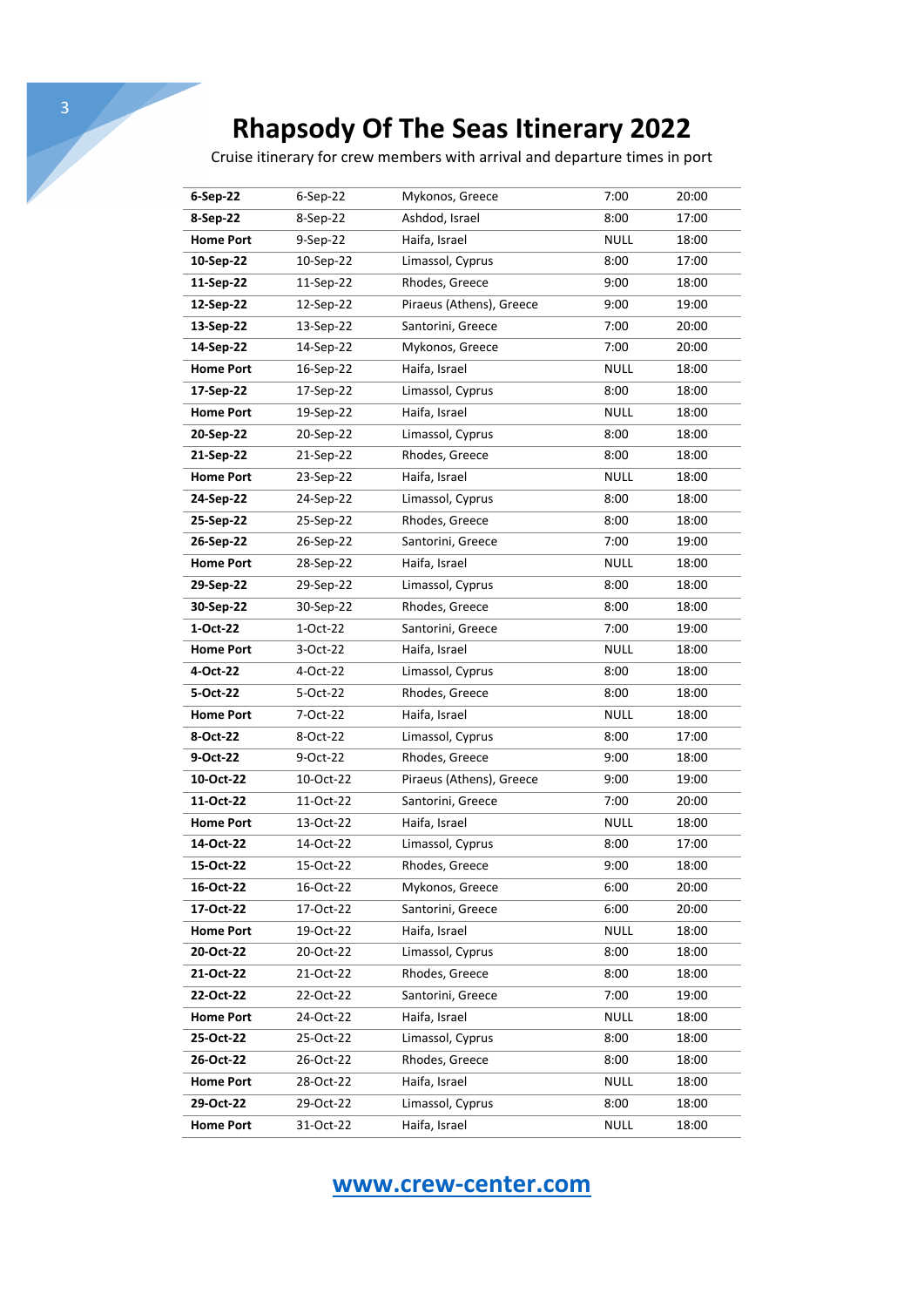4

Cruise itinerary for crew members with arrival and departure times in port

| 2-Nov-22         |                      |                                              |              |                |
|------------------|----------------------|----------------------------------------------|--------------|----------------|
| 4-Nov-22         | 2-Nov-22<br>4-Nov-22 | Santorini, Greece<br>Messina, Sicily         | 7:00<br>7:00 | 19:00<br>16:00 |
| 5-Nov-22         | 5-Nov-22             | Civitavecchia (Rome), Italy                  | 9:00         | 18:00          |
| 6-Nov-22         | $6-Nov-22$           | Livorno (Florence/Pisa), Italy               | 8:00         | 18:00          |
| 7-Nov-22         | 7-Nov-22             | Marseille, France                            | 8:00         | 17:00          |
|                  |                      |                                              |              |                |
| <b>Home Port</b> | 8-Nov-22             | Barcelona, Spain                             | <b>NULL</b>  | 17:00          |
| 9-Nov-22         | 9-Nov-22             | Cannes, France                               | 9:00         | 18:00          |
| 11-Nov-22        | 11-Nov-22            | Malaga, Spain                                | 8:00         | 18:00          |
| 13-Nov-22        | 13-Nov-22            | Funchal, Madeira                             | 8:00         | 18:00          |
| <b>Home Port</b> | 20-Nov-22            | Bridgetown, Barbados                         | <b>NULL</b>  | 22:00          |
| 21-Nov-22        | 21-Nov-22            | Scarborough, Tobago                          | 9:00         | 18:00          |
| 22-Nov-22        | 22-Nov-22            | Trinidad, Trinidad and Tobago                | 8:00         | 18:00          |
| 23-Nov-22        | 23-Nov-22            | St Georges, Grenada                          | 8:00         | 18:00          |
| 24-Nov-22        | 24-Nov-22            | St Vincent, St Vincent and the<br>Grenadines | 8:00         | 18:00          |
| 25-Nov-22        | 25-Nov-22            | Fort de France, Martinique                   | 8:00         | 18:00          |
| 26-Nov-22        | 26-Nov-22            | Castries, St Lucia                           | 8:00         | 18:00          |
| <b>Home Port</b> | 27-Nov-22            | Bridgetown, Barbados                         | <b>NULL</b>  | 22:00          |
| 28-Nov-22        | 28-Nov-22            | Scarborough, Tobago                          | 9:00         | 18:00          |
| 29-Nov-22        | 29-Nov-22            | Trinidad, Trinidad and Tobago                | 8:00         | 18:00          |
| 30-Nov-22        | 30-Nov-22            | St Georges, Grenada                          | 8:00         | 18:00          |
| 1-Dec-22         | 1-Dec-22             | St Vincent, St Vincent and the               | 8:00         | 18:00          |
|                  |                      | Grenadines                                   |              |                |
| 2-Dec-22         | 2-Dec-22             | Roseau, Dominica                             | 8:00         | 18:00          |
| 3-Dec-22         | 3-Dec-22             | Castries, St Lucia                           | 8:00         | 18:00          |
| <b>Home Port</b> | 4-Dec-22             | Bridgetown, Barbados                         | <b>NULL</b>  | 22:00          |
| 5-Dec-22         | 5-Dec-22             | St Georges, Grenada                          | 8:00         | 16:00          |
| 6-Dec-22         | 6-Dec-22             | Kralendijk, Bonaire                          | 13:00        | 21:00          |
| 7-Dec-22         | 8-Dec-22             | Willemstad, Curacao                          | 0:00         | 8:00           |
| 10-Dec-22        | 10-Dec-22            | Cartagena, Colombia                          | 7:00         | 15:00          |
| 11-Dec-22        | 11-Dec-22            | Colon, Panama                                | 7:00         | 18:00          |
| 12-Dec-22        | 12-Dec-22            | Puerto Limon, Costa Rica                     | 7:00         | 17:00          |
| 14-Dec-22        | 15-Dec-22            | Oranjestad, Aruba                            | 0:00         | 13:00          |
| 17-Dec-22        | 17-Dec-22            | Trinidad, Trinidad and Tobago                | 8:00         | 17:00          |
| <b>Home Port</b> | 18-Dec-22            | Bridgetown, Barbados                         | <b>NULL</b>  | 22:00          |
| 19-Dec-22        | 19-Dec-22            | Scarborough, Tobago                          | 9:00         | 18:00          |
| 20-Dec-22        | 20-Dec-22            | Trinidad, Trinidad and Tobago                | 8:00         | 18:00          |
| 21-Dec-22        | 21-Dec-22            | St Georges, Grenada                          | 8:00         | 18:00          |
| 22-Dec-22        | 22-Dec-22            | St Vincent, St Vincent and the<br>Grenadines | 8:00         | 18:00          |
| 23-Dec-22        | 23-Dec-22            | Pointe A Pitre, Guadeloupe                   | 8:00         | 18:00          |
| 24-Dec-22        | 24-Dec-22            | Roseau, Dominica                             | 8:00         | 18:00          |
| 25-Dec-22        | 25-Dec-22            | Castries, St Lucia                           | 8:00         | 18:00          |
| <b>Home Port</b> | 26-Dec-22            | Bridgetown, Barbados                         | <b>NULL</b>  | 22:00          |